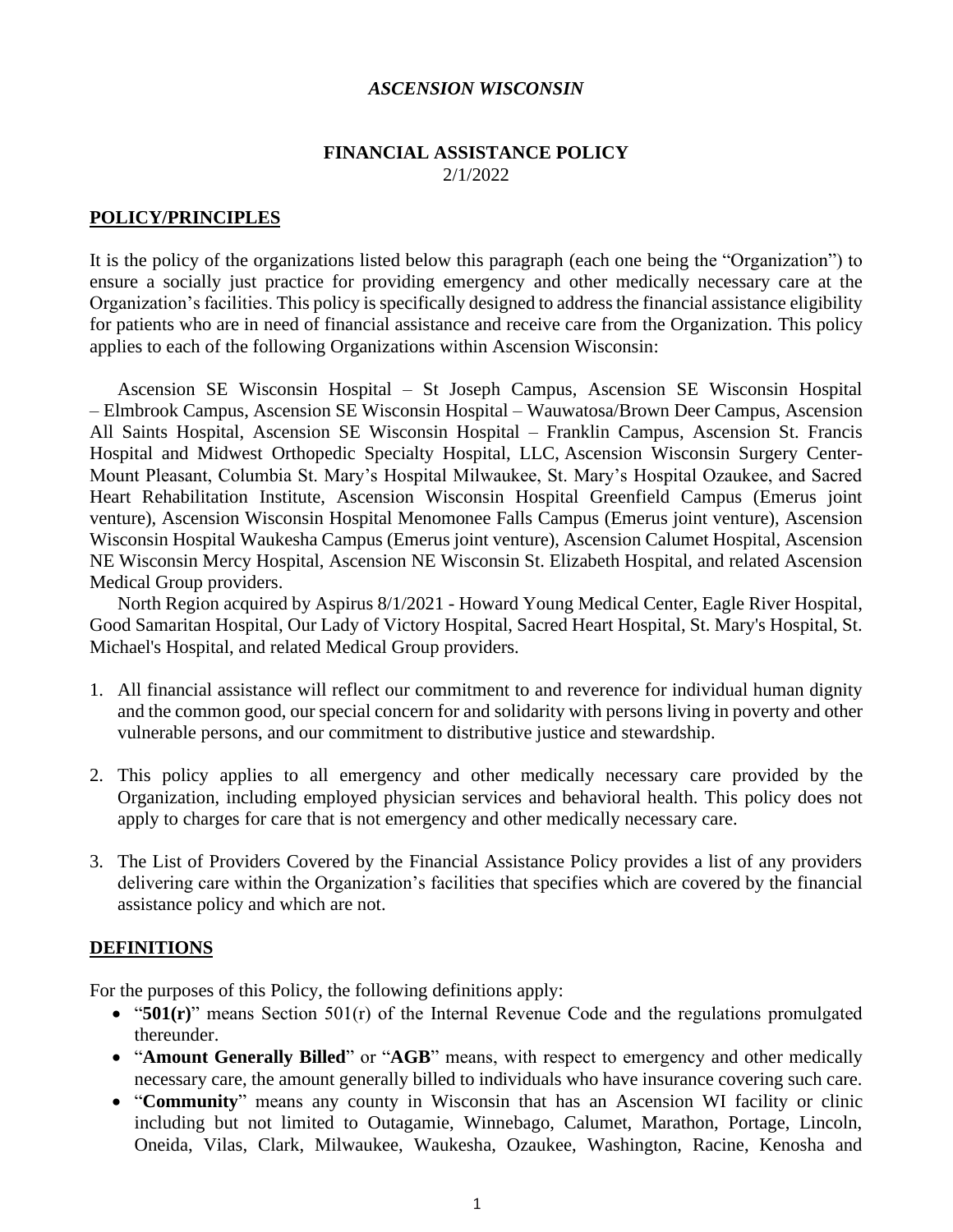Jefferson Counties. A Patient will also be deemed to be a member of the Organization's Community if the emergency and medically necessary care the Patient requires is continuity of emergency and medically necessary care received at another Ascension Health facility where the Patient has qualified for financial assistance for such emergency and medically necessary care.

- "**Emergency care**" means a medical condition manifesting itself by acute symptoms of sufficient severity (including severe pain) such that the absence of immediate medical attention could reasonably be expected to result in:
	- 1. Placing the health of the individual or, with respect to the pregnant woman, the health of the woman or her unborn child in serious jeopardy;
	- 2. Serious impairment of bodily functions; or
	- 3. Serious dysfunction of a bodily organ or part; or
	- 4. With respect to a pregnant woman who is having contractions;
		- a. That there is adequate time to affect a safe transfer to another hospital before delivery; or
		- b. That transfer may pose a threat to the health or safety of the woman or unborn child.
- "**Medically necessary care**" means care that is (1) appropriate and consistent with and essential for the prevention, diagnosis, or treatment of a Patient's condition; (2) the most appropriate supply or level of service for the Patient's condition that can be provided safely; (3) not provided primarily for the convenience of the Patient, the Patient's family, physician or caretaker; and (4) more likely to result in a benefit to the Patient rather than harm. For future scheduled care to be "medically necessary care," the care and the timing of care must be approved by the Organization's Chief Medical Officer (or designee). The determination of medically necessary care must be made by a licensed provider that is providing medical care to the Patient and, at the Organization's discretion, by the admitting physician, referring physician, and/or Chief Medical Officer or other reviewing physician (depending on the type of care being recommended). In the event that care requested by a Patient covered by this policy is determined not to be medically necessary by a reviewing physician, that determination also must be confirmed by the admitting or referring physician.
- "**Organization**" means Ascension Wisconsin.
- "**Patient**" means those persons who receive emergency and other medically necessary care at the Organization and the person who is financially responsible for the care of the patient.

### **Financial Assistance Provided**

Financial assistance described in this section is limited to Patients that live in the Community:

- 1. Subject to the other provisions of this Financial Assistance Policy, Patients with income less than or equal to 250% of the Federal Poverty Level income ("FPL"), will be eligible for 100% charity care on that portion of the charges for services for which the Patient is responsible following payment by an insurer, if any, if such Patient determined to be eligible pursuant to presumptive scoring (described in Paragraph 5 below) or submits a financial assistance application (an "Application") on or prior to the 240th day after the Patient's first discharge bill and the Application is approved by the Organization. Patient will be eligible for up to 100% financial assistance if Patient submits the Application after the 240th day after the Patient's first discharge bill, but then the amount of financial assistance available to a Patient in this category is limited to Patient's unpaid balance after taking into account any payments made on Patient's account. A Patient eligible for this category of financial assistance will not be charged more than the calculated AGB charges.
- 2. Subject to the other provisions of this Financial Assistance Policy, Patients with incomes above 250% of the FPL but not exceeding 400% of the FPL, will receive a sliding scale discount on that portion of the charges for services provided for which the Patient is responsible following payment by an insurer, if any, if such Patient submits an Application on or prior to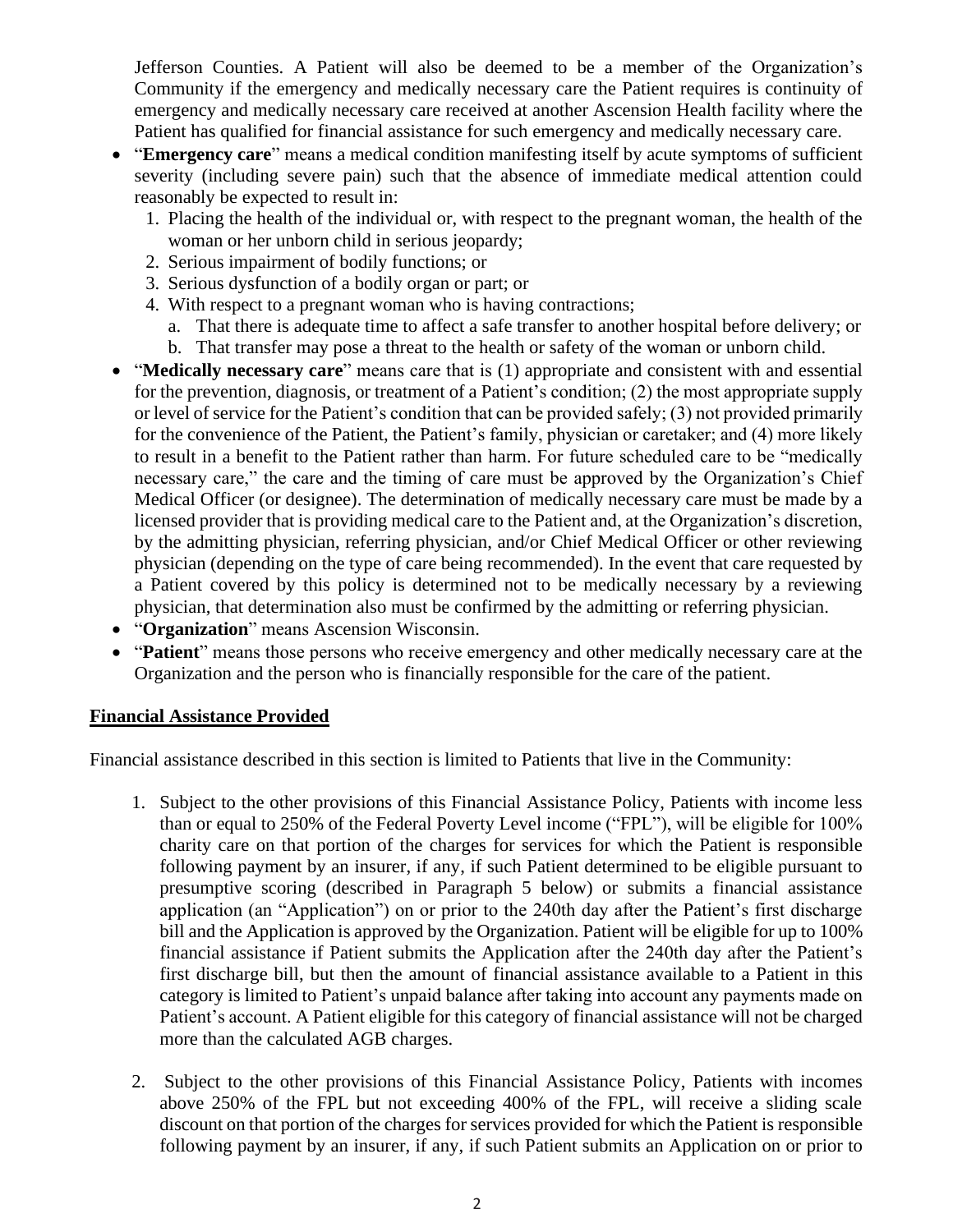the 240th day after the Patient's first discharge bill and the Application is approved by the Organization. Patient will be eligible for the sliding scale discount financial assistance if Patient submits the Application after the 240th day after the Patient's first discharge bill, but then the amount of financial assistance available to a Patient in this category is limited to Patient's unpaid balance after taking into account any payments made on Patient's account. A Patient eligible for this category of financial assistance will not be charged more than the calculated AGB charges. The sliding scale discount is as follows:

For Southern Region (legacy Wheaton Franciscan Healthcare and legacy Columbia St. Mary's Hospital) sites:

### **Ascension Wisconsin Southern Region Sliding Scale Matrix - Financial Assistance Program Based on 2022 Federal Poverty Level Guidelines**

#### *Percent Shown is the % Reduction to Patient Responsibility*

|                              | Level of Charity Care Assistance & FPL % |                 |           |           |           |           |           |  |  |  |
|------------------------------|------------------------------------------|-----------------|-----------|-----------|-----------|-----------|-----------|--|--|--|
| <b>Family</b><br><b>Size</b> | 100%                                     | 95%             | 90%       | 85%       | 80%       | 75%       | 70%       |  |  |  |
|                              | <b>250% FPL</b>                          | <b>275% FPL</b> | 300% FPL  | 325% FPL  | 350% FPL  | 375% FPL  | 400% FPL  |  |  |  |
|                              | <b>Income Level Not Exceeding</b>        |                 |           |           |           |           |           |  |  |  |
|                              | \$33,975                                 | \$37,373        | \$40,770  | \$44,168  | \$47,565  | \$50,963  | \$54,360  |  |  |  |
| 2                            | \$45,775                                 | \$50,353        | \$54,930  | \$59,508  | \$64,085  | \$68,663  | \$73,240  |  |  |  |
| 3                            | \$57,575                                 | \$63,333        | \$69,090  | \$74,848  | \$80,605  | \$86,363  | \$92,120  |  |  |  |
| 4                            | \$69,375                                 | \$76,313        | \$83,250  | \$90,188  | \$97,125  | \$104,063 | \$111,000 |  |  |  |
| 5                            | \$81,175                                 | \$89,293        | \$97,410  | \$105,528 | \$113,645 | \$121,763 | \$129,880 |  |  |  |
| 6                            | \$92,975                                 | \$102,273       | \$111,570 | \$120,868 | \$130,165 | \$139,463 | \$148,760 |  |  |  |
| 7                            | \$104,775                                | \$115,253       | \$125,730 | \$136,208 | \$146,685 | \$157,163 | \$167,640 |  |  |  |
| 8                            | \$116,575                                | \$128,233       | \$139,890 | \$151,548 | \$163,205 | \$174,863 | \$186,520 |  |  |  |
| 9                            | \$128,375                                | \$141,213       | \$154,050 | \$166,888 | \$179,725 | \$192,563 | \$205,400 |  |  |  |
| 10                           | \$140,175                                | \$154,193       | \$168,210 | \$182,228 | \$196,245 | \$210,263 | \$224,280 |  |  |  |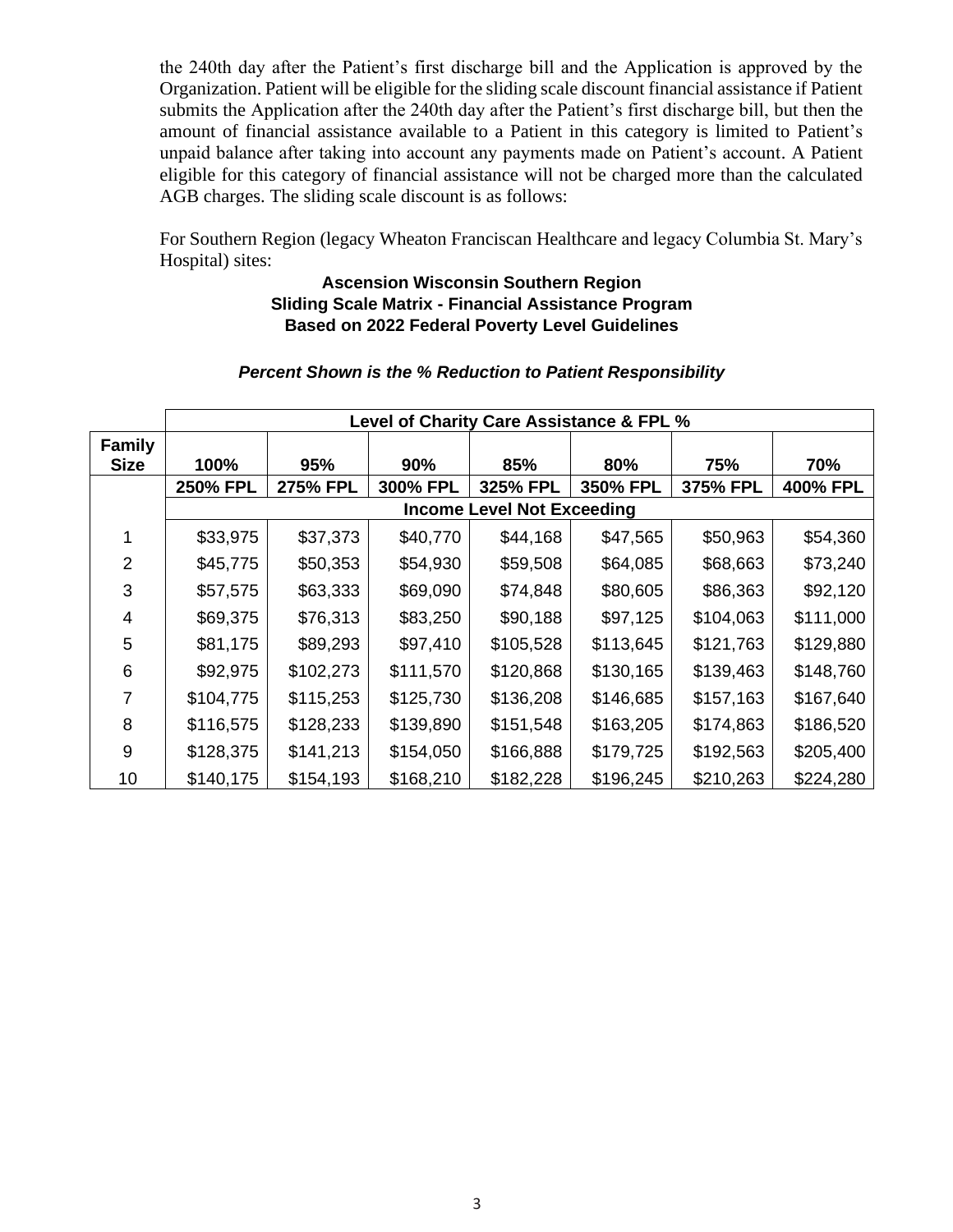### **Ascension Wisconsin Northern Region Sliding Scale Matrix - Financial Assistance Program Based on 2022 Federal Poverty Level Guidelines**

|                              | Level of Charity Care Assistance & FPL % |                 |           |           |           |           |           |  |  |  |
|------------------------------|------------------------------------------|-----------------|-----------|-----------|-----------|-----------|-----------|--|--|--|
| <b>Family</b><br><b>Size</b> | 100%                                     | 95%             | 90%       | 85%       | 80%       | 75%       | 58%       |  |  |  |
|                              | <b>250% FPL</b>                          | <b>275% FPL</b> | 300% FPL  | 325% FPL  | 350% FPL  | 375% FPL  | 400% FPL  |  |  |  |
|                              | <b>Income Level Not Exceeding</b>        |                 |           |           |           |           |           |  |  |  |
|                              | \$33,975                                 | \$37,373        | \$40,770  | \$44,168  | \$47,565  | \$50,963  | \$54,360  |  |  |  |
| $\mathcal{P}$                | \$45,775                                 | \$50,353        | \$54,930  | \$59,508  | \$64,085  | \$68,663  | \$73,240  |  |  |  |
| 3                            | \$57,575                                 | \$63,333        | \$69,090  | \$74,848  | \$80,605  | \$86,363  | \$92,120  |  |  |  |
| 4                            | \$69,375                                 | \$76,313        | \$83,250  | \$90,188  | \$97,125  | \$104,063 | \$111,000 |  |  |  |
| 5                            | \$81,175                                 | \$89,293        | \$97,410  | \$105,528 | \$113,645 | \$121,763 | \$129,880 |  |  |  |
| 6                            | \$92,975                                 | \$102,273       | \$111,570 | \$120,868 | \$130,165 | \$139,463 | \$148,760 |  |  |  |
| 7                            | \$104,775                                | \$115,253       | \$125,730 | \$136,208 | \$146,685 | \$157,163 | \$167,640 |  |  |  |
| 8                            | \$116,575                                | \$128,233       | \$139,890 | \$151,548 | \$163,205 | \$174,863 | \$186,520 |  |  |  |
| 9                            | \$128,375                                | \$141,213       | \$154,050 | \$166,888 | \$179,725 | \$192,563 | \$205,400 |  |  |  |
| 10                           | \$140,175                                | \$154,193       | \$168,210 | \$182,228 | \$196,245 | \$210,263 | \$224,280 |  |  |  |

### *Percent Shown is the % Reduction to Patient Responsibility*

- 3. Subject to the other provisions of this Financial Assistance Policy, a Patient with income greater than 400% of the FPL may be eligible for financial assistance under a "Means Test" for some discount of Patient's charges for services from the Organization based on a Patient's total medical debt. A Patient will be eligible for financial assistance pursuant to the Means Test if the Patient has excessive total medical debt, which includes medical debt to Ascension and any other health care provider, for emergency and other medically necessary care, that is equal to or greater than such Patient's household's gross income. The level of financial assistance provided pursuant to the Means Test is the same as is granted to a patient with income at 400% of the FPL under Paragraph 2 above, if such Patient submits an Application on or prior to the 240th day after the Patient's first discharge bill and the Application is approved by the Organization. Patient will be eligible for the means test discount financial assistance if such Patient submits the Application after the 240th day after the Patient's first discharge bill, but then the amount of financial assistance available to a Patient in this category is limited to Patient's unpaid balance after taking into account any payments made on Patient's account. A Patient eligible for this category of financial assistance will not be charged more than the calculated AGB charges.
- 4. A Patient may not be eligible for the financial assistance described in Paragraphs 1 through 3 above if such Patient is deemed to have sufficient assets to pay pursuant to an "Asset Test." The Asset Test involves a substantive assessment of a Patient's ability to pay based on the categories of assets measured in the FAP Application. A Patient with such assets that exceed that exceed 250% of such Patient's FPL amount may not be eligible for financial assistance.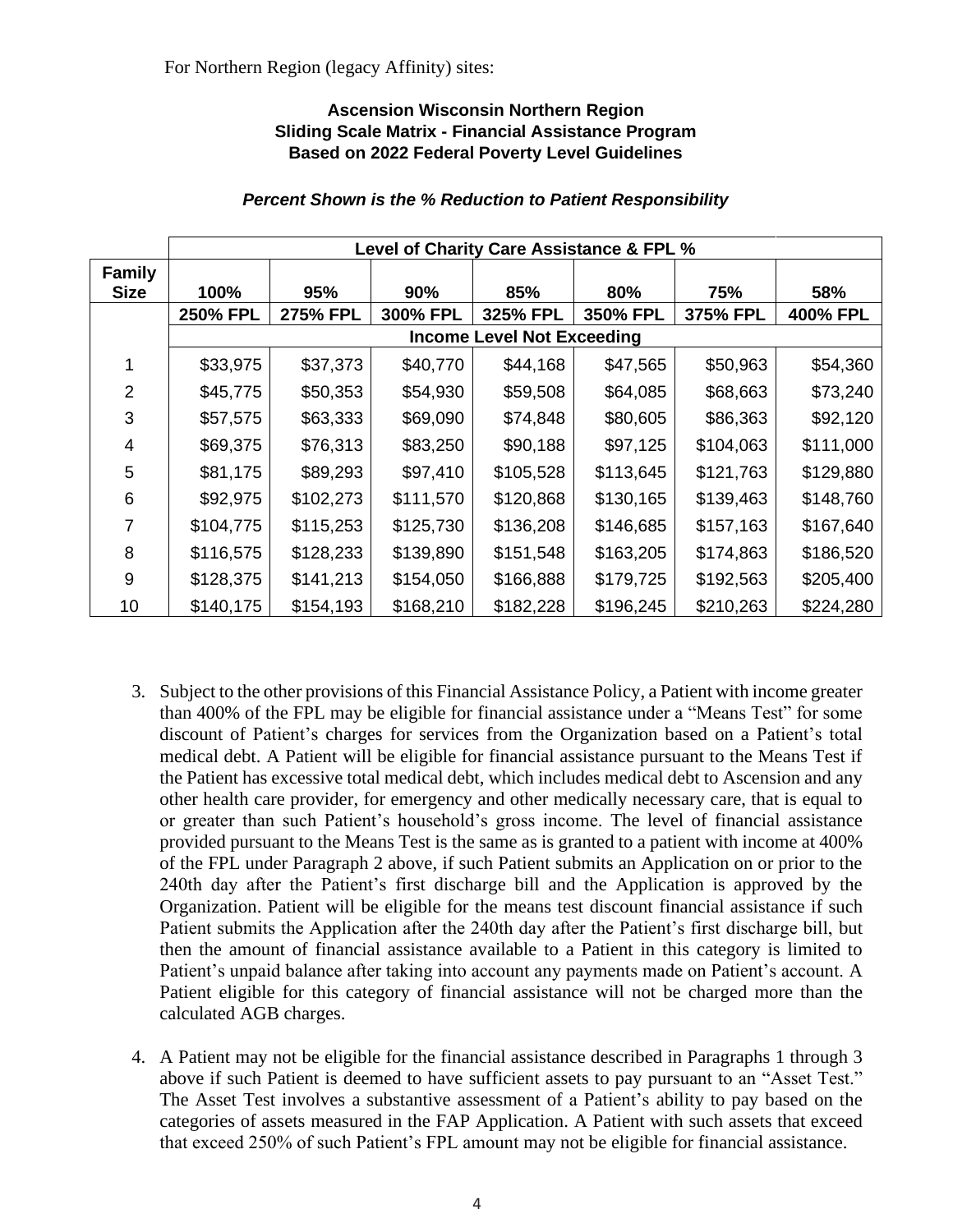- 5. Eligibility for financial assistance may be determined at any point in the revenue cycle and may include the use of presumptive scoring for a Patient with a sufficient unpaid balance within the first 240 days after the Patient's first discharge bill to determine eligibility for 100% charity care notwithstanding Patient's failure to complete a financial assistance application ("FAP Application"). If Patient is granted 100% charity care without submitting a completed FAP Application and via presumptive scoring only, the amount of financial assistance for which Patient is eligible is limited to Patient's unpaid balance after taking into account any payments made on Patient's account. A determination of eligibility based on presumptive scoring only applies to the episode of care for which the presumptive scoring is conducted.
- 6. For a Patient that participates in certain insurance plans that deem the Organization to be "outof-network," the Organization may reduce or deny the financial assistance that would otherwise be available to Patient based upon a review of Patient's insurance information and other pertinent facts and circumstances.
- 7. The Patient may appeal any denial of eligibility for Financial Assistance by providing additional information to the Organization within fourteen (14) calendar days of receipt of notification of denial. All appeals will be reviewed by the Organization for a final determination. If the final determination affirms the previous denial of Financial Assistance, written notification will be sent to Patient. The process for Patients and families to appeal the Organization's decisions regarding eligibility for financial assistance is as follows:
	- a. Patient or family should submit appeal directly to the Financial Counselor with whom they are working. Patient or family should include detailed letter/form indicating specific financial circumstances that warrant appeal, and all financial and legal documents supporting the letter.
	- b. All appeals will be considered by the Organization's financial assistance appeals committee, and decisions of the committee will be sent in writing to the Patient or family that filed the appeal.

# **Other Assistance for Patients Not Eligible for Financial Assistance**

Patients who are not eligible for financial assistance, as described above, still may qualify for other types of assistance offered by the Organization. In the interest of completeness, these other types of assistance are listed here, although they are not need-based and are not intended to be subject to 501(r) but are included here for the convenience of the community served by the Organization.

- 1. Uninsured Patients who are not eligible for financial assistance will be provided a discount based on the discount provided to the highest-paying payor for that Organization. The highest paying payor must account for at least 3% of the Organization's population as measured by volume or gross patient revenues. If a single payor does not account for this minimum level of volume, more than one payor contract should be averaged such that the payment terms that are used for averaging account for at least 3% of the volume of the Organization's business for that given year.
- 2. Uninsured and insured Patients who are not eligible for financial assistance may receive a prompt pay discount. The prompt pay discount may be offered in addition to the uninsured discount described in the immediately preceding paragraph.

# **Limitations on Charges for Patients Eligible for Financial Assistance**